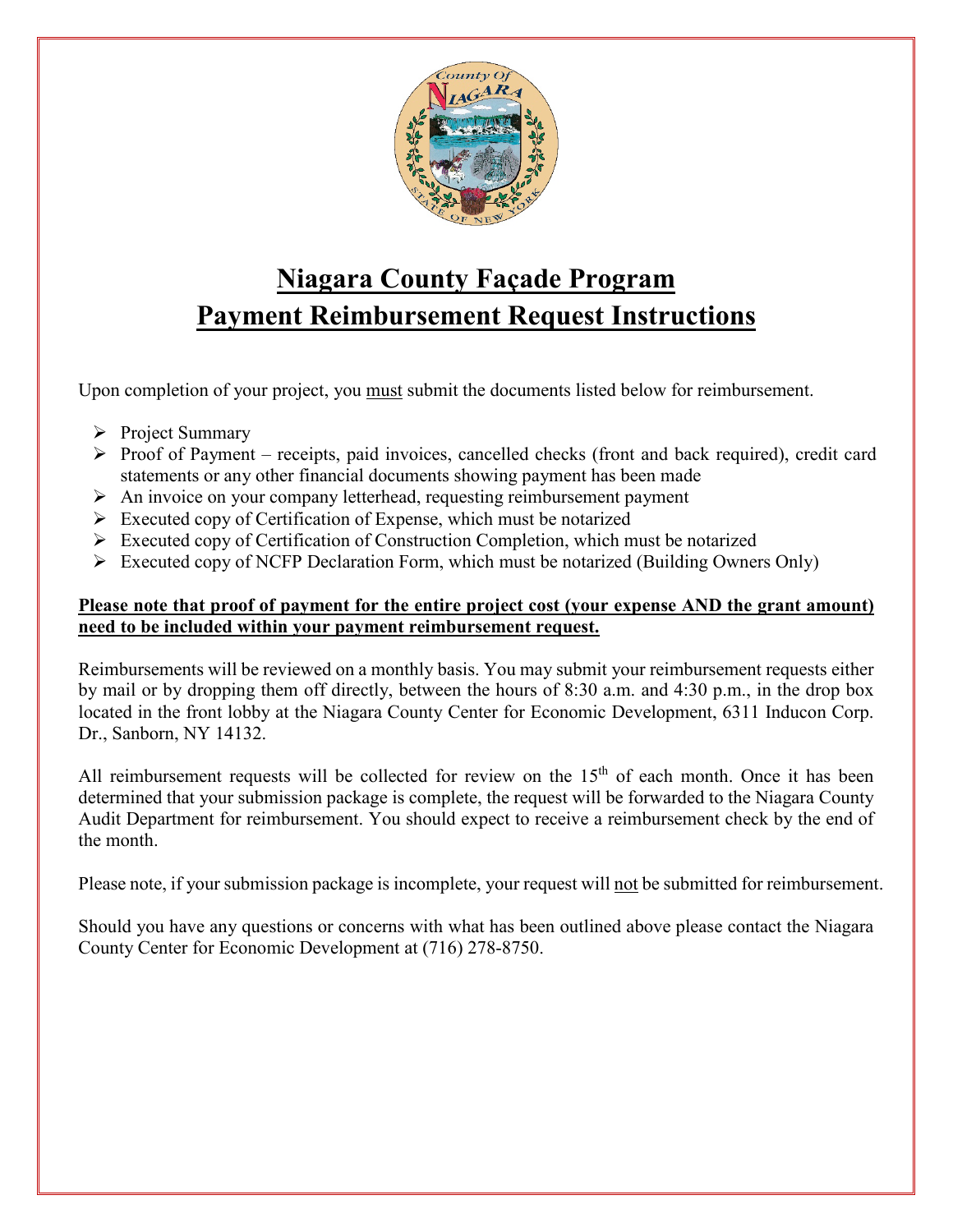

# **Niagara County Façade Program Reimbursement Checklist**

Dear Applicant:

Thank you once again for your interest in the Niagara County Façade Program. Before you submit your reimbursement documents, please ensure that you have included the following:

- Project Summary
- Proof of Payment receipts, paid invoices, cancelled checks (front and back required), credit card statements or any other financial documents showing payment has been made
- An invoice on your company letterhead, requesting reimbursement payment
- Executed copy of Certification of Expense, which must be notarized
- Executed copy of Certification of Construction Completion, which must be notarized
- Executed copy of NCFP Declaration Form, which must be notarized (Building Owners Only)

Hard copies of the documents should be mailed or hand delivered to:

Niagara County Department of Economic Development 6311 Inducon Corporate Drive, Suite One Sanborn, New York 14132

If you require a notary at the time that you are dropping off your documents, please call the office first at (716) 278-8750, to ensure that someone will be available to notarize your documents.

Thank you.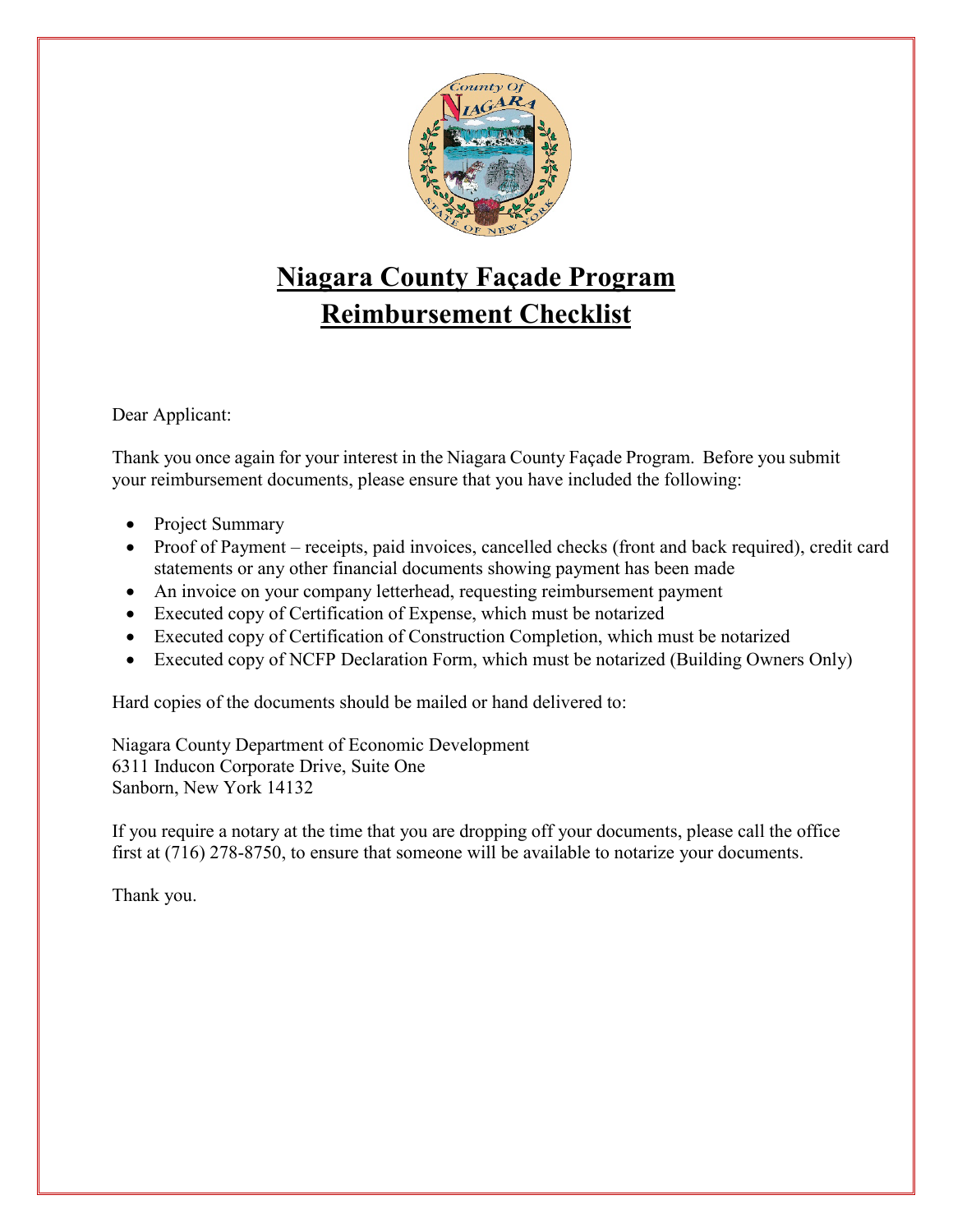

# **Niagara County Façade Program Project Summary**

| Applicant's Name:          |  |                                                                                                                       |  |  |
|----------------------------|--|-----------------------------------------------------------------------------------------------------------------------|--|--|
| Project Address:           |  | <u> 1989 - Johann Harry Harry Harry Harry Harry Harry Harry Harry Harry Harry Harry Harry Harry Harry Harry Harry</u> |  |  |
|                            |  |                                                                                                                       |  |  |
| Phone Number:              |  |                                                                                                                       |  |  |
| Email:                     |  |                                                                                                                       |  |  |
| <b>Grant Award Amount:</b> |  |                                                                                                                       |  |  |

Project Summary: Provide a detailed description of all work that was completed related to your project.

Budget Reimbursement: Complete the table with the required information for each portion of work completed on your project. An example has been provided for you.

**Example** 

| Vendor      | <b>Work Description</b> | Amount   | <b>Proof of Payment</b> |
|-------------|-------------------------|----------|-------------------------|
| 123 Roofing | Roof replacement        | \$50,000 | Cancelled check         |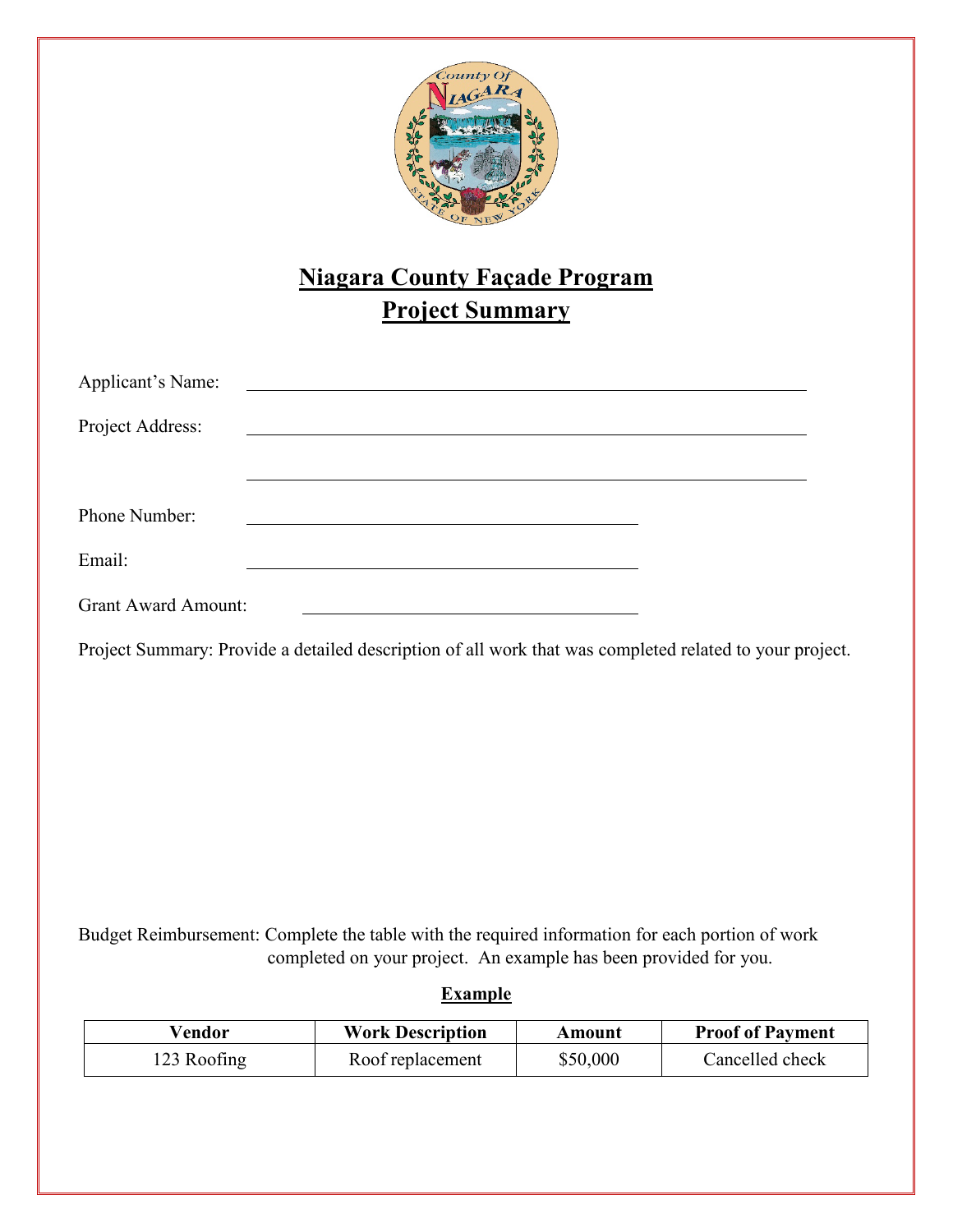#### **Enter information related to your project in the table below**

| Vendor | <b>Work Description</b> | Amount | <b>Proof of Payment</b> |
|--------|-------------------------|--------|-------------------------|
|        |                         |        |                         |
|        |                         |        |                         |
|        |                         |        |                         |
|        |                         |        |                         |
|        |                         |        |                         |
|        |                         |        |                         |
|        |                         |        |                         |
|        |                         |        |                         |
|        |                         |        |                         |
|        |                         |        |                         |

**Total Project Cost**

You are required to submit proof of payment of the **entire project cost**, not just for your grant award amount. Acceptable proof of payment includes invoices, receipts, cancelled checks (front and back required), credit card statements, or any other financial documents showing payment has been made. **Reimbursement requests will not be processed without these documents.**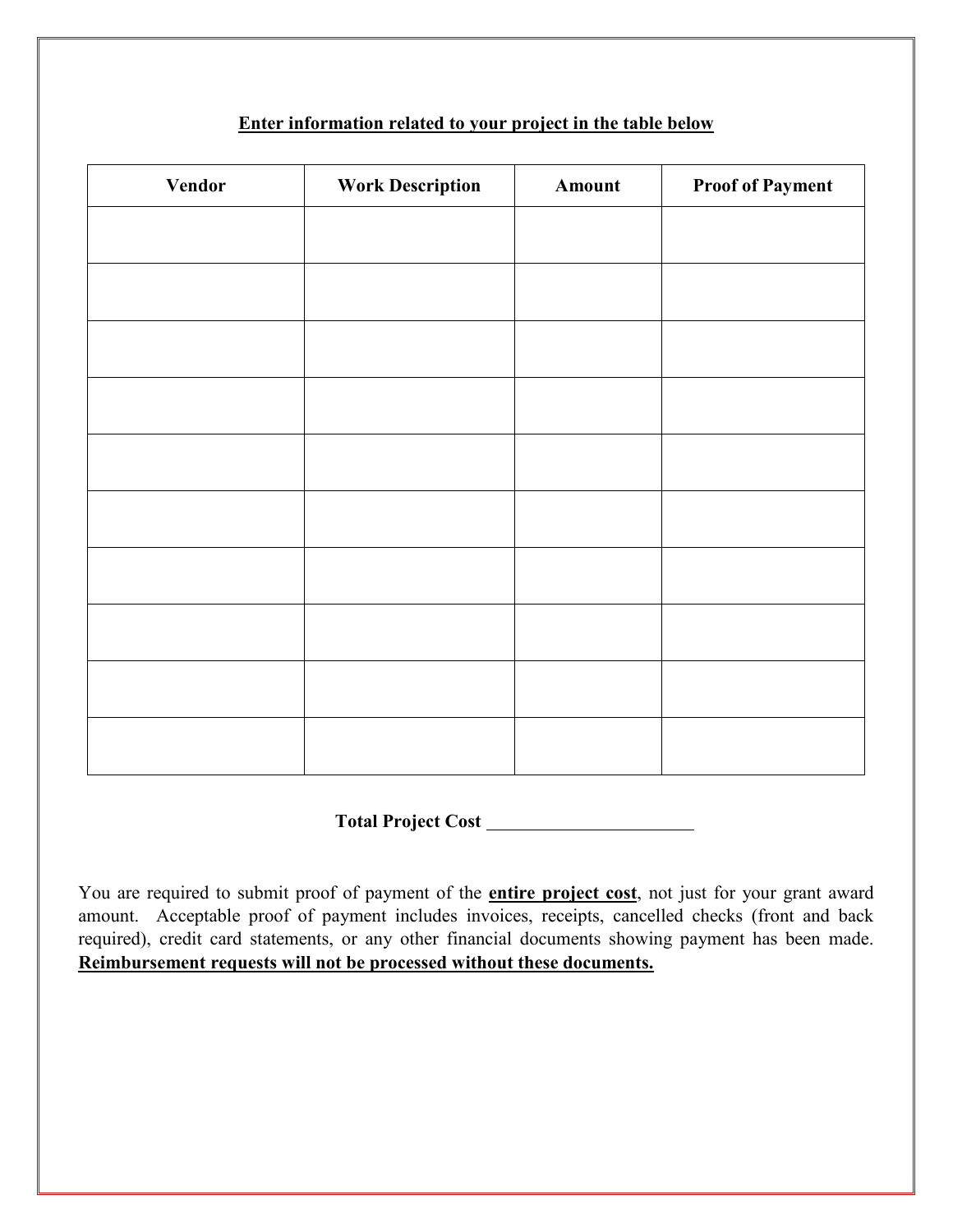#### **I N V O I C E**

**Bill to:**

**Niagara County Department of Economic Development 6311 Inducon Corporate Drive, Suite One Sanborn, NY 14132 Attention: Niagara County Façade Program**

| <b>Description</b>                          | Amount |
|---------------------------------------------|--------|
|                                             |        |
| Niagara County Façade Program Grant Payment |        |

**Please make check payable to:**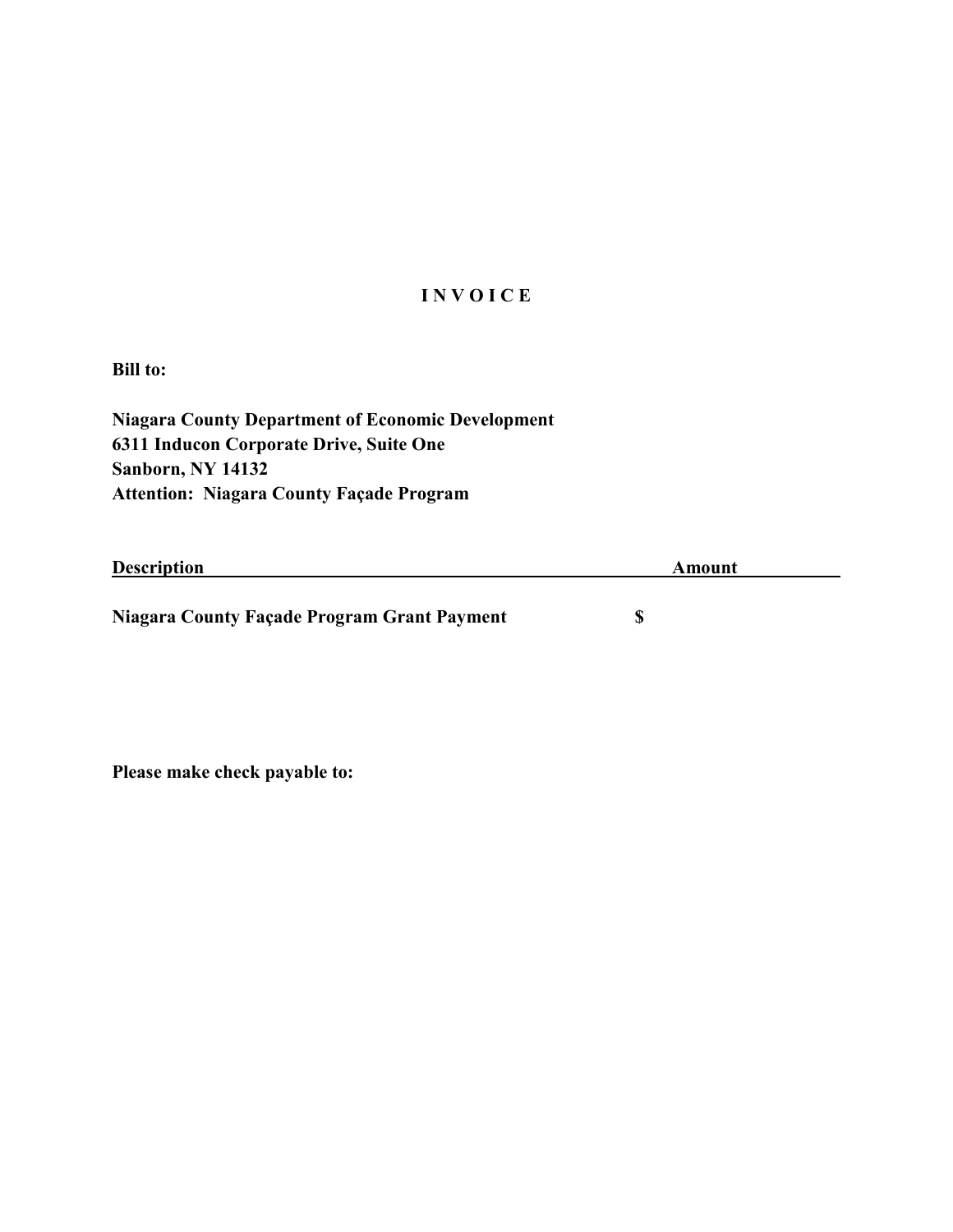### **CERTIFICATE OF EXPENSE**

Project Address:

 $\overline{a}$ 

 $\overline{a}$ 

#### **APPLICANT'S AFFIDAVIT**

I CERTIFY that the individual submitting this request to Niagara County and its counsel will rely on the representations made in the application, summary report, reimbursement request, and all other related documents submitted to for the Niagara County Façade Program, hereby represents that the statement made herein do not contain any untrue statement of material fact and do not omit to state a material fact necessary to make the statements contained herein not misleading.

Affidavit is made to induce Niagara County and the Niagara County Façade Program to accept expenses as being true and authorized.

Applicant's Signature Print Name

Date

STATE OF NEW YORK ) ) ss: COUNTY OF NIAGARA )

On the day of degree in the year before me, the undersigned, personally appeared , personally known to me or proved to me on the basis of satisfactory evidence to be the individual whose name is subscribed to the within instrument and acknowledged to me that he executed the same in his capacity, and that by his signature on the instrument, the individual, or the person upon behalf of which the individual acted, executed the instrument.

 $\mathcal{L}_\mathcal{L}$  , which is a set of the contract of the contract of the contract of the contract of the contract of the contract of the contract of the contract of the contract of the contract of the contract of the contra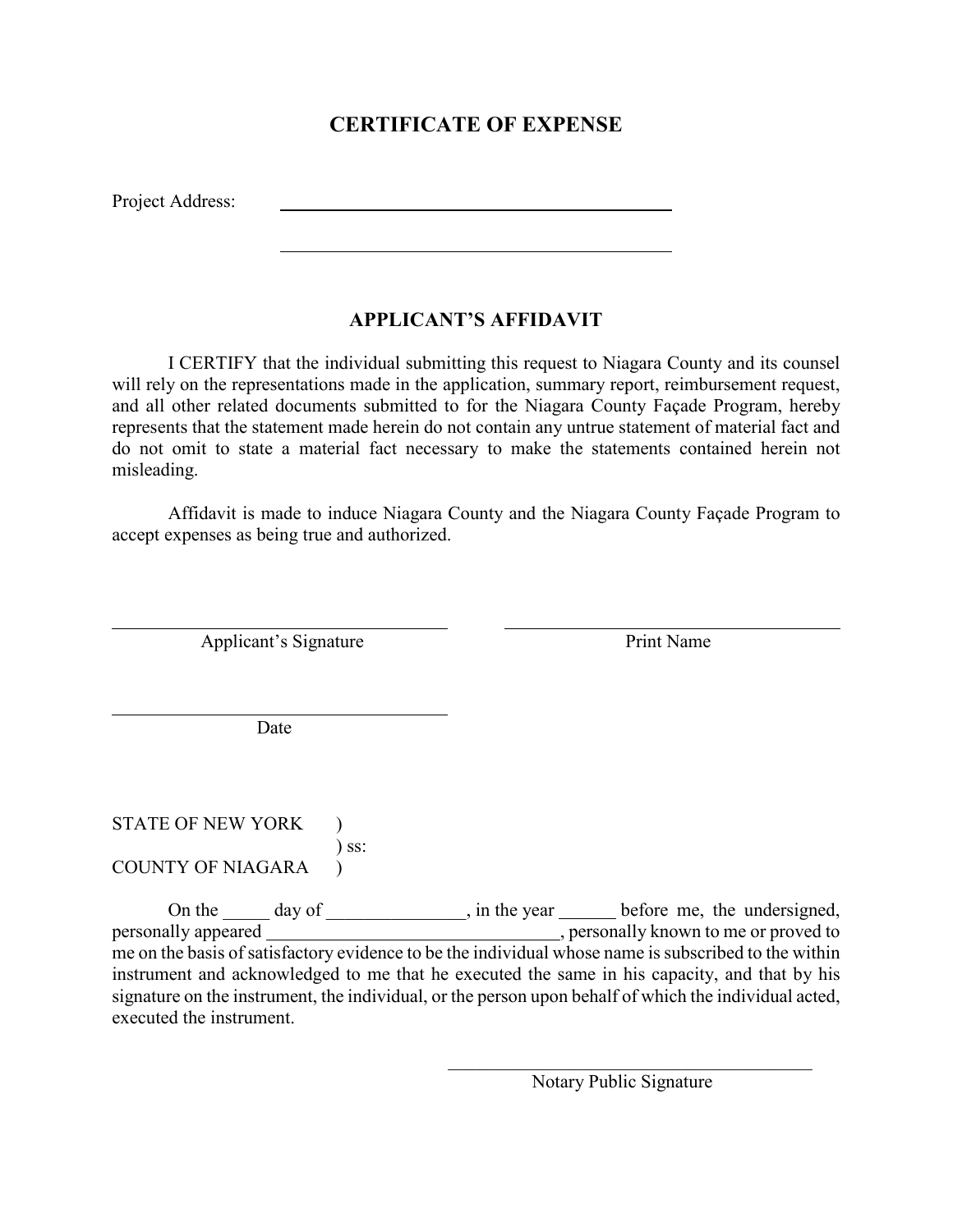## **CERTIFICATE OF CONSTRUCTION COMPLETION**

Project Address:

 $\overline{a}$ 

 $\overline{a}$ 

#### **APPLICANT'S AFFIDAVIT**

I CERTIFY that the work under the above project address including all façade scope of work thereto, has been satisfactorily completed, professionally inspected, and accepted by me; that all charges or bills for labor or services performed or materials furnished, and other charges against the subcontractors, have been paid in full and in accordance with the term of the contract; that no liens have attached against the property and improvements of applicant; that no notice of intention to claim liens is outstanding that no suits are pending by reason on the project under the contract; that all Worker's Compensation claims have been settled and no public liability claims are pending.

Affidavit is made to induce Niagara County and the Niagara County Façade Program to accept work as being completed.

Applicant's Signature Print Name

Date

STATE OF NEW YORK ) ) ss: COUNTY OF NIAGARA )

On the \_\_\_\_\_ day of \_\_\_\_\_\_\_\_\_\_\_, in the year \_\_\_\_\_\_ before me, the undersigned, personally appeared , personally known to me or proved to me on the basis of satisfactory evidence to be the individual whose name is subscribed to the within instrument and acknowledged to me that he executed the same in his capacity, and that by his signature on the instrument, the individual, or the person upon behalf of which the individual acted, executed the instrument.

 $\mathcal{L}_\mathcal{L}$  , which is a set of the contract of the contract of the contract of the contract of the contract of the contract of the contract of the contract of the contract of the contract of the contract of the contra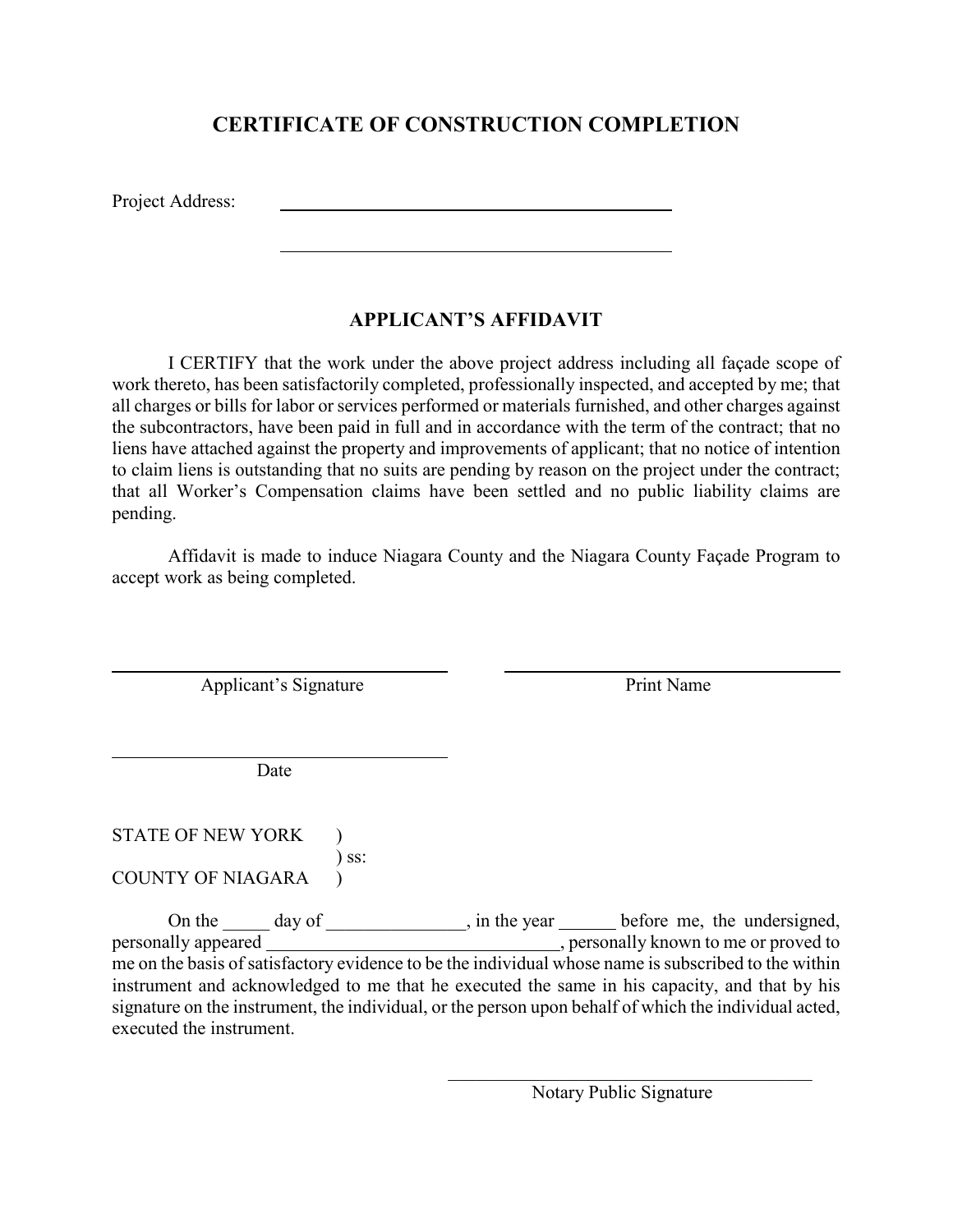## **DECLARATION FORM**

| This document should be completed by Program Applicants that own the project building |  |
|---------------------------------------------------------------------------------------|--|
|                                                                                       |  |
|                                                                                       |  |
| <u> 2000 - Andrea Andrew Maria (h. 1888).</u>                                         |  |
|                                                                                       |  |
|                                                                                       |  |
| Grant Award Amount:                                                                   |  |
|                                                                                       |  |
| Description of Niagara County Façade Program Improvements:                            |  |
|                                                                                       |  |
|                                                                                       |  |
|                                                                                       |  |

This Declaration is made and executed this day of  $\qquad \qquad , \qquad$ 

WHEREAS, the undersigned is/are the owner(s) ("Owner") of the premises described above ("Premises"); and

WHEREAS, the Owner acknowledges that the Premises has been improved with Grant Assistance

provided by Niagara County ("County") to under

the Niagara County Façade Program. ("Program");

NOW, THEREFORE, the Applicant hereby declares that for a period of three (3) years ("Regulatory Period"), which commences in 2022 and terminates in 2025, ("Termination Date"), the Premises shall at all times be maintained in good operating order and condition, and all necessary repairs, renewals, replacements, additions and improvements shall, from time to time, be promptly made. Furthermore, during the Regulatory Period, the Applicant hereby declares the Premises shall not be sold, moved, demolished or materially altered without the prior written consent of Niagara County. The Applicant also hereby declares that, if the Premises contain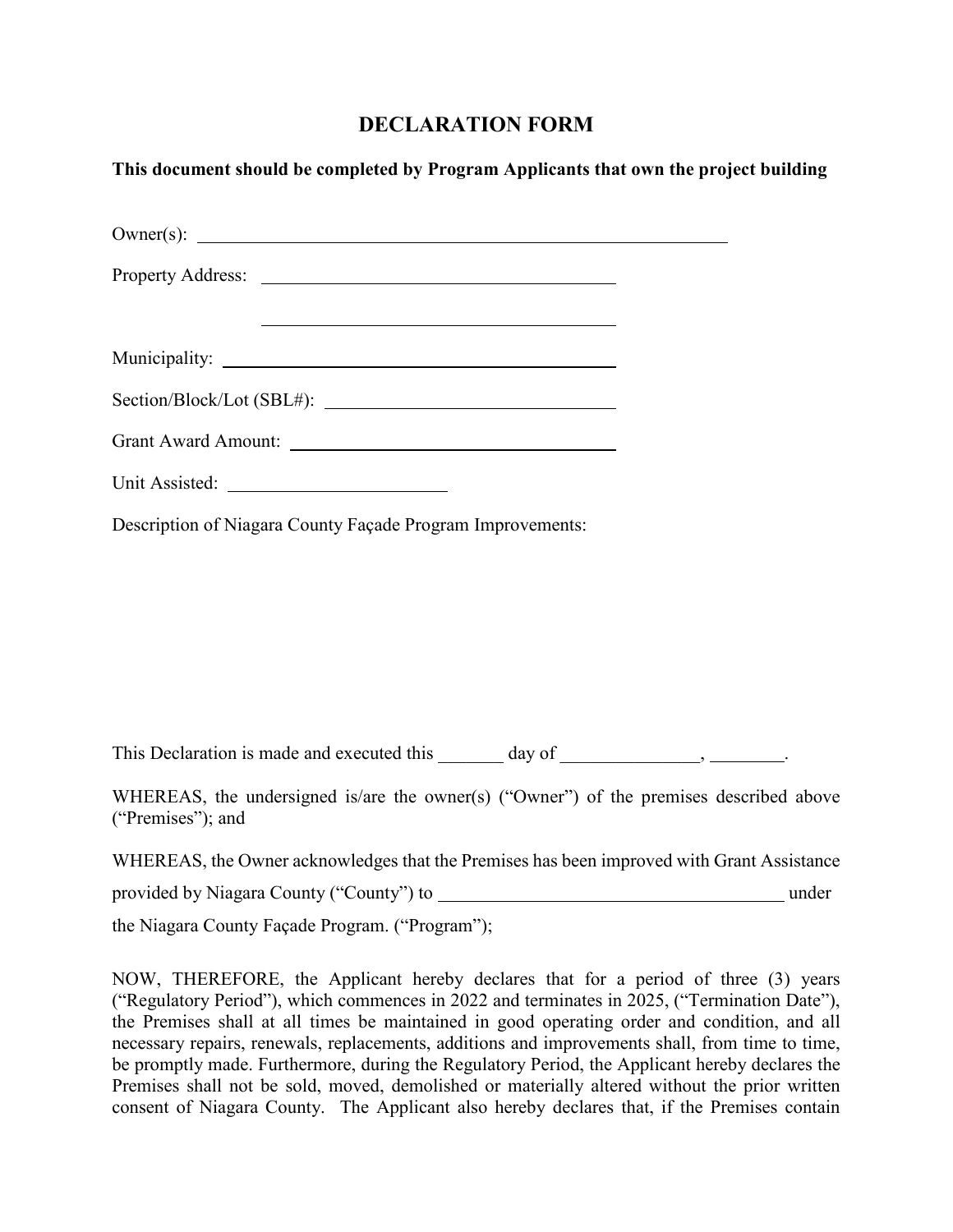residential units that were improved with Grant Assistance, and such improved units become vacant during the Regulatory Period, they shall be marketed.

This Declaration is expressly subject and subordinate to any mortgage given by the Applicant for the purpose of construction or permanent financing of the Premises, whether or not such mortgage is recorded prior to the date of this Declaration.

All the grants, covenants, terms, provisions and conditions contained herein shall run with the land, binding all subsequent owners, encumbrances and tenants of the Premises. In the event the Owner shall breach any such grant, covenant, term, provision or condition, the Owner must return the Grant Assistance Niagara County, for recapture by the County. The amount to be recaptured shall be determined by reducing the original amount of Grant Assistance disbursed to the Owner by one third (1/3rd) for each year of the Regulatory Period the Owner was in compliance hereunder. Repayment will be calculated in accordance with the following schedule:

| Months $0-12$ :      | 100% repayment due.  |
|----------------------|----------------------|
| <b>Months 13-24:</b> | 75% repayment due.   |
| Months $25-36$ :     | 25% repayment due.   |
| and beyond:          | $0\%$ repayment due. |

This Declaration shall be recorded in the Office of the Niagara County Clerk, which is located at 175 Hawley Street, Lockport, NY 14094 and shall automatically lapse on the Termination Date.

IN WITNESS WHEREOF, this instrument has been signed the day and year set forth above.

| Owner Signature                 | Owner Signature                                                                                                                                                                                       |  |  |
|---------------------------------|-------------------------------------------------------------------------------------------------------------------------------------------------------------------------------------------------------|--|--|
| <b>Printed Name</b>             |                                                                                                                                                                                                       |  |  |
|                                 | <b>Printed Name</b>                                                                                                                                                                                   |  |  |
| <b>STATE OF NEW YORK</b><br>SS: |                                                                                                                                                                                                       |  |  |
| <b>COUNTY OF NIAGARA</b>        |                                                                                                                                                                                                       |  |  |
|                                 | , in the year <u>section</u> before me, the undersigned,                                                                                                                                              |  |  |
|                                 | me on the basis of satisfactory evidence to be the individual whose name is subscribed to the within                                                                                                  |  |  |
| executed the instrument.        | instrument and acknowledged to me that he executed the same in his capacity, and that by his<br>signature on the instrument, the individual, or the person upon behalf of which the individual acted, |  |  |

 $\mathcal{L}_\mathcal{L}$  , which is a set of the contract of the contract of the contract of the contract of the contract of the contract of the contract of the contract of the contract of the contract of the contract of the contra